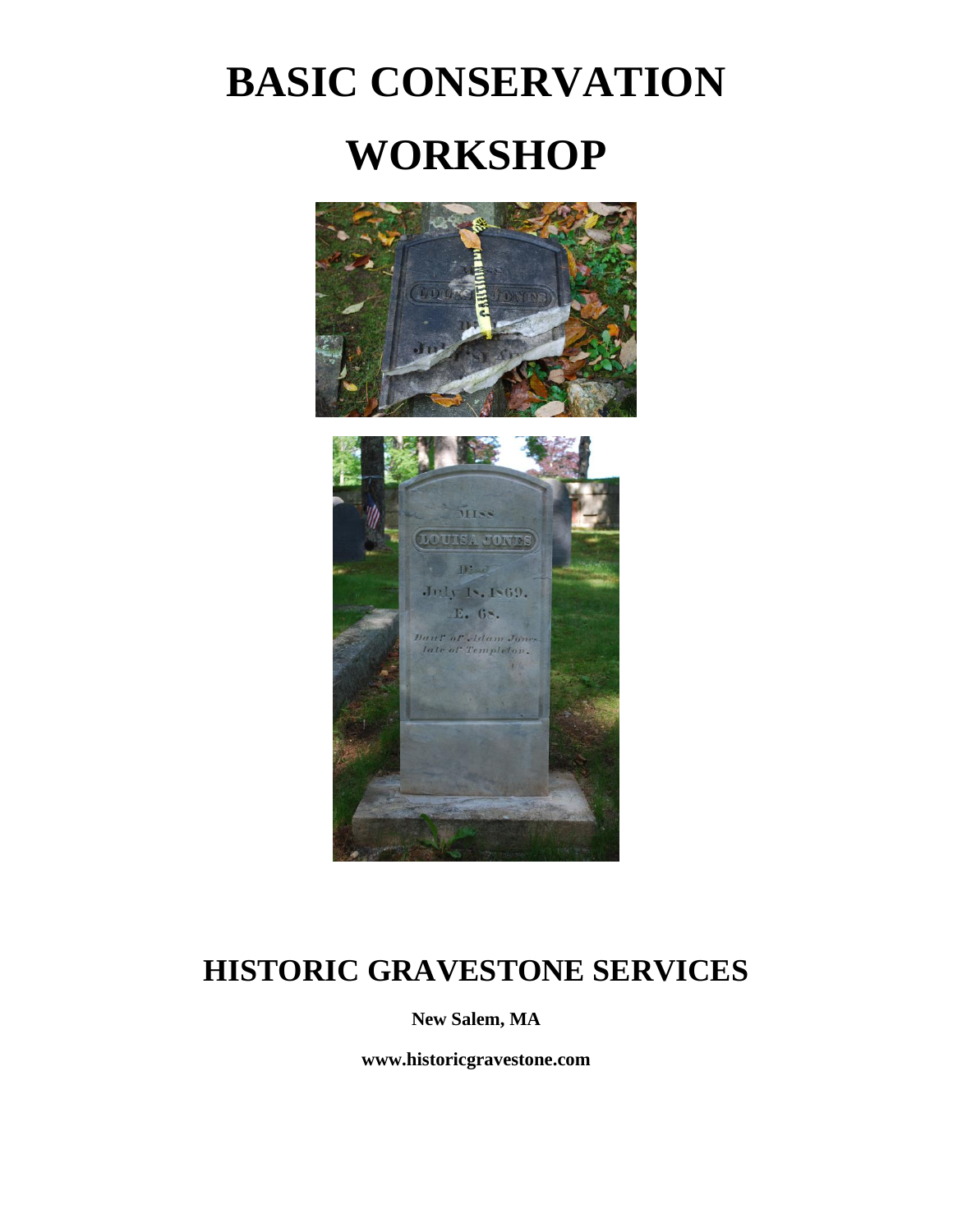### **Basic Conservation**

#### **What is the difference between a rock and a stone?**

We clear the *rocks* from our fields and stack them along the edges to form *stone* walls, we use a *rock* in the middle of the stream as a stepping *stone* to cross to the other side, or we find a *rock* at the side of the lake which is flat and smooth suddenly it becomes a skipping *stone*…… we change it automatically. As soon as we assign a purpose to *rock*, it becomes *stone* and gravestones serve a very important purpose.

#### **What is a gravestone?**

*Marker, Monument or Artifact -* A gravestone serves to mark the location of a burial, or as a memorial to those whom may or not be buried there and after time become artifacts from another era. They command respect and deserve preservation.

*Types of markers* – fieldstone, tablet, die and base, obelisk, pedestal with base, box tomb, cairn, table tomb, monument with cribbing, ledger or wolf stone, mausoleum,

Carvers - just a few words about carvers and signatures…….always look for signatures and carver's marks. Record this information on the conservation form

#### **Types of stones Sedimentary, Metamorphic, and Igneous**

| Sedimentary | accumulation and consolidation of sediment usually in layered deposits like sandstone, limestone<br>and shale                                                                            |
|-------------|------------------------------------------------------------------------------------------------------------------------------------------------------------------------------------------|
| Metamorphic | alterations to the minerals, texture and composition of a rock caused by exposure to heat, pressure<br>and chemical actions. Shale to slate, limestone to marble and sandstone to schist |
| Igneous     | crystallization of magma or lava into rocks like granite, basalt or gabbros                                                                                                              |

#### **Who does the gravestone belong to?**

When a stone is purchased and placed at a sight, it is the property of the family which owns the plot. The grounds are maintained by the company or town which oversees the cemetery, but the stone remains the property of the family and the descendents. Ancient burial grounds, pioneer and family cemeteries, churchyards and abandoned cemeteries can fall under the care of Historical Societies or Commissions. Historical & Friends groups will work to preserve the entire cemetery including the gravestones and structures which are viewed as historical artifacts.

#### **Who should repair gravestones?**

An individual should first have the proper training and permission. The stones still belong to the desendants and family members should be notified of any decisions regarding their stones. Cleaning and simple resets of family stones or as part of a conservation project can be performed by physically able and knowledgeable volunteers, however public safety is **priority**. Many repairs require a conservator to be done properly. Be sure to interview all potential conservators and check references!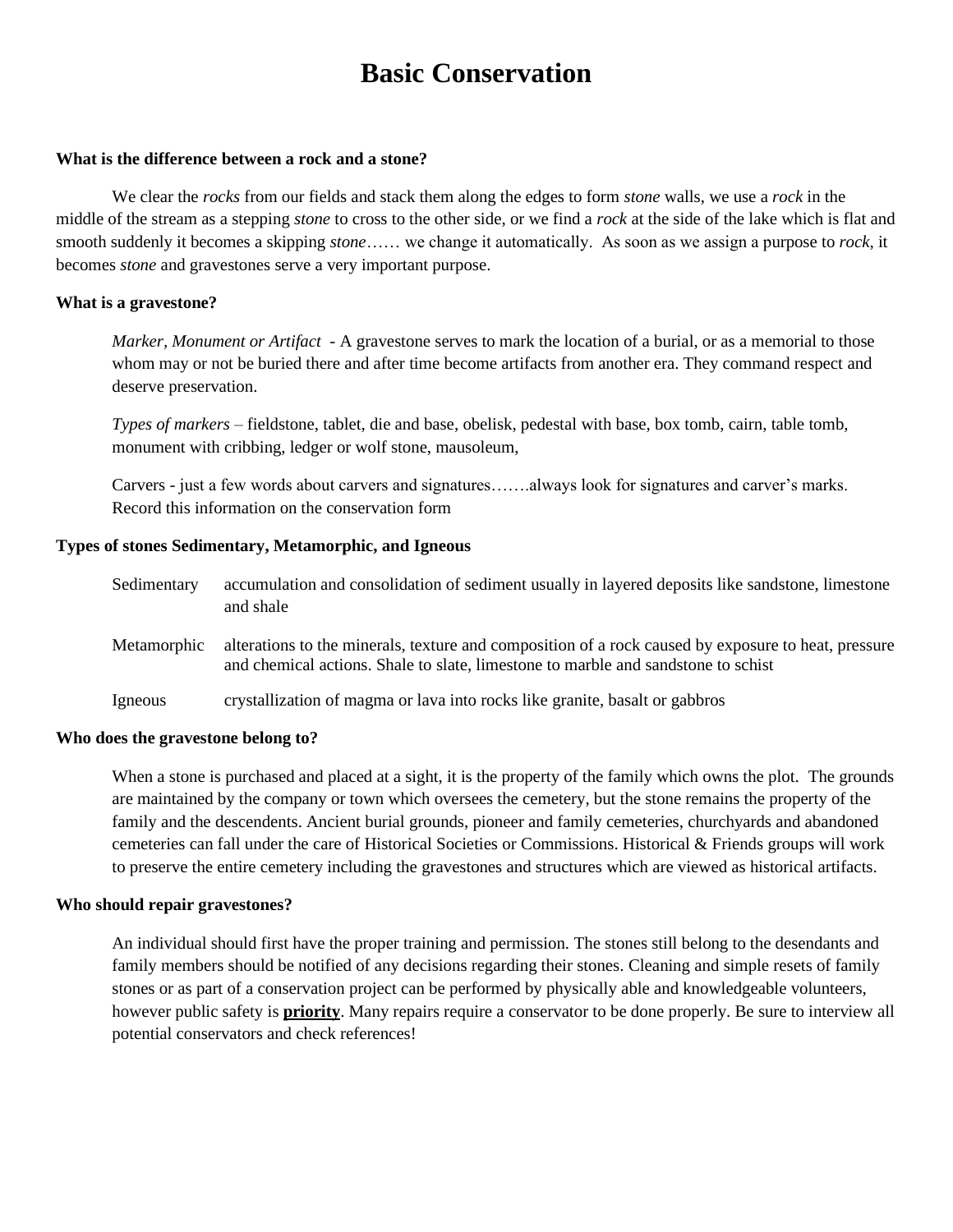#### **Why should gravestones be cleaned?**

Biological growth and ambient soiling will obscure important details and are detrimental to the stones longevity. Biological growths like algae, moss and lichen can consume the rock and cause a loss of material on the surface as well as conceal other problems; i.e. missing mortar, pests, water damage. Removal of biological growth and a gentle cleaning can be helpful in extending the life of the monument and improve its appearance.

Be aware that stones which have been exposed to the elements for years will likely have soiling and stains which are difficult to remove, if not impossible. Some stones are old and fragile and unable to withstand a more aggressive cleaning. It is okay if they are not fully restored to their former glory, but that they are maintained and appreciated.

#### **Where do I start?**

Once a project has been initiated and proper permission has been secured, the first step is to create a project plan. Work should **not** begin until there is a clear plan. Beginning with a stone by stone assessment, document the names, dates, inscriptions, and condition. Documenting forms should contain the location of cemetery, lot numbers, type of stone, monument style, inscription, condition and date of assessment. Document the stones with *before and after* photos. The plan will develop quickly and a priority list will emerge. The project can then easily move forward once there is a plan and a priority list.

#### **What is wrong with this stone?**

Assessing the stone properly will determine which treatment is correct. A stone which is *leaning* front to back is at more risk than a stone which is *tilted* side to side and therefore should be prioritized as such. A larger stone which has a 20% lean is at more danger than a small stone which has a 40% lean. A stone which has broken and is on the ground – is at risk of further damage and may be a high priority. A priority list should be generated from the assessments using the following criteria:

#### **Priority List**

| #1 Public Safety    | Can the stone fall on someone or trip them? Is it near a walkway or drive?                                                                    |
|---------------------|-----------------------------------------------------------------------------------------------------------------------------------------------|
| #2 Stone Safety     | Is the stone in danger of falling or suffering further damage?                                                                                |
| #3 Historical Value | Is the stone for an early settler in the town or important figure in history? Is the stone<br>unusual or hand-carved, maybe from another era? |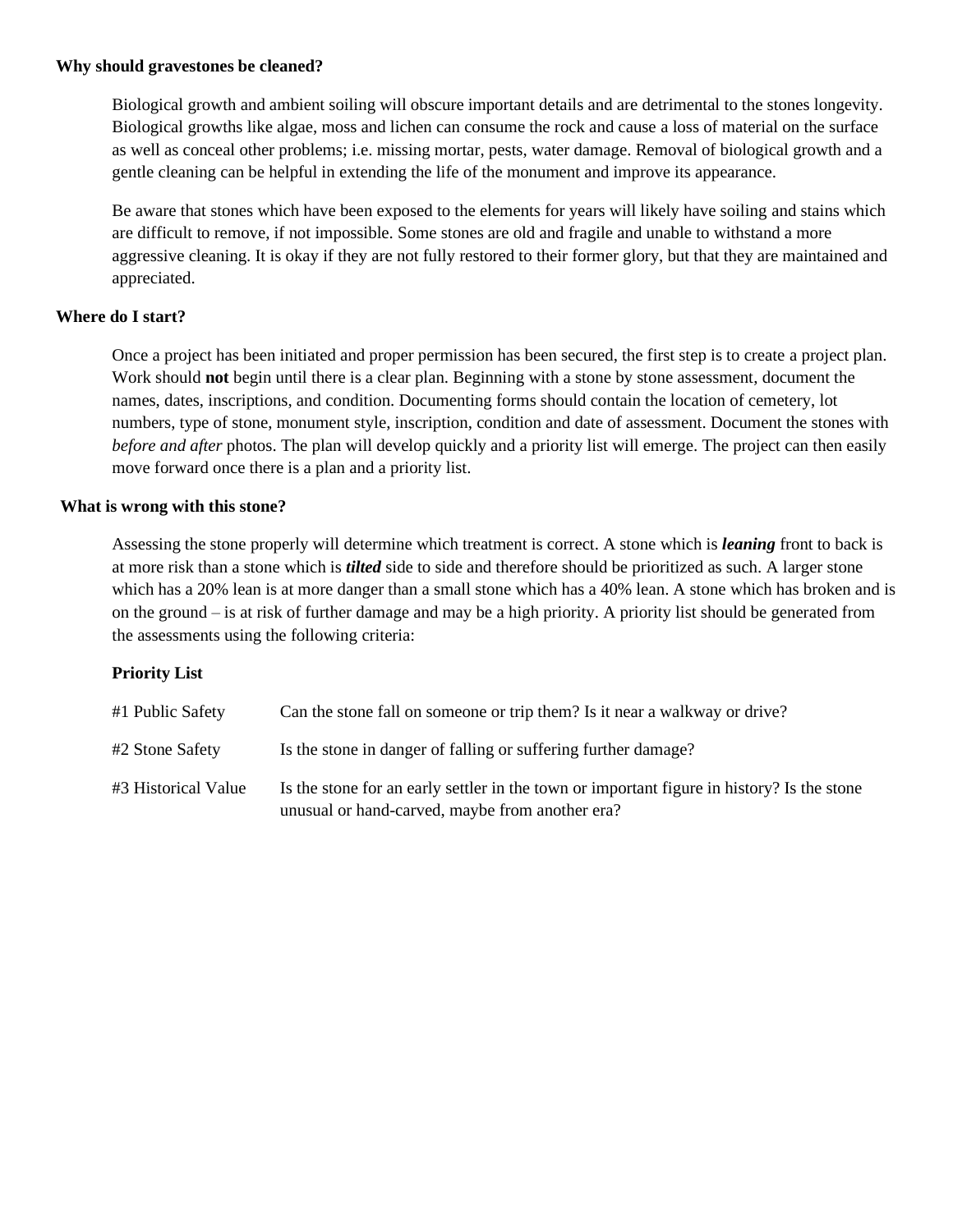| <b>Cemetery</b>          |
|--------------------------|
| Location                 |
| <b>Record Date</b>       |
| <b>Name</b>              |
| Date of Death            |
| Lot $#$                  |
| <b>Material</b>          |
| <b>Marker Type</b>       |
| <b>Base</b>              |
| <b>Orientation</b>       |
| <b>Dimensions</b>        |
| <b>No. Commemorated</b>  |
| <b>Carved Surfaces</b>   |
| <b>Stone Carver</b>      |
| <b>Motif</b>             |
| <b>Border</b>            |
| <b>Carving Condition</b> |
| <b>Inscription</b>       |

**Previous Work**

**Stone Condition**

**Treatment**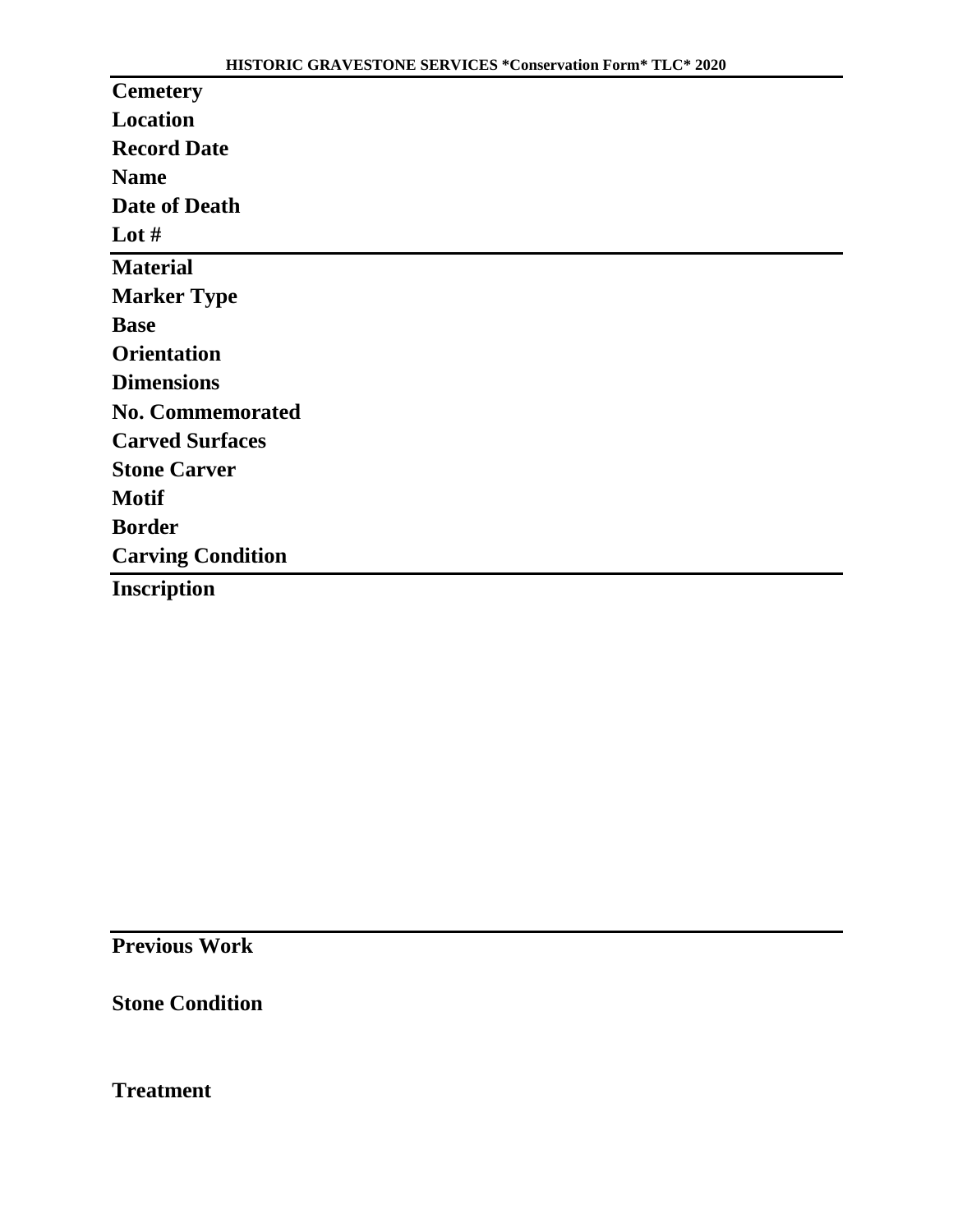### **TOOLS**

**Cleaning** WATER, WATER, WATER Buckets Soft natural or nylon scrub brushes Craft sticks Plastic wrap/garbage bags D-2 or Bio-wash *Elbow Grease*

#### **Resetting a Tablet Stone**

Shovel Wheelbarrow Plastic Garden Trowel Milk Crate Tarps Tape Measure Level Sand and Gravel Pry Bar Tamper Wood for support, tamping and bracing Water for compacting sand & gravel

#### **Resetting Tablet in a Base**

Mason Trowels Pointing tool (flexible blade) Mixing Bucket NHL (naturally hydrated lime) Masonry Sand Portland cement Water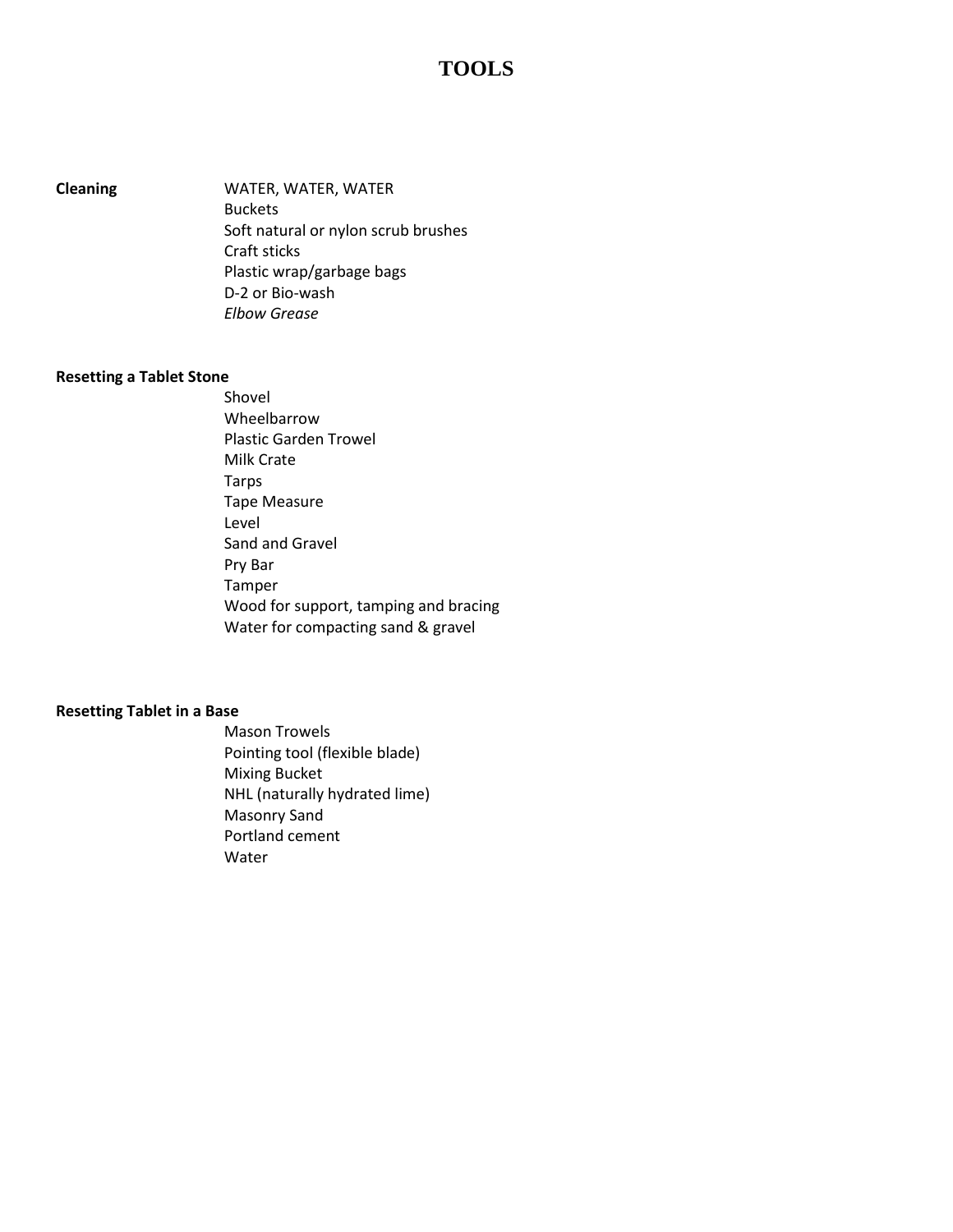### **Recommendations for cleaning old gravestones in-situ**

When preparing to clean a stone ensure that it is stable. Visual observation comes first. Then **GENTLE** hands-on to test and confirm observations. Always stand or kneel to the side of the stone while applying solutions and scrubbing. Do not lean on the stone while cleaning. Should the stone prove to be unstable despite earlier precautions, potential personal injury will be avoided. Safety should be a priority.

- #1 Cover all neighboring gravestones with plastic bags to protect them against splashing while cleaning.
- #2 For all types of stones, dry brush the entire stone with a soft bristle brush to remove loose material such as moss, lichens or grass clippings before wetting.
- #3 Always start to wet the stone with water at the bottom first and work your way up. Wet the stone **thoroughly with water** then begin scrubbing at the bottom of the stone; this will prevent streaks from the dirty water. Rinse with water *frequently* until the water runs clean from the stone.
- #4 For slate, limestone, marble and granite For biological growths, such as lichens or moss, use an agent like D-2 or Bio-wash designed specifically for biological growths on stone. Follow the manufacturer's directions. Wet the stone with this solution (starting at the bottom), scrub, and rinse with clean water. The solution will produce suds, but it is **NOT SOAP**.
- #5 For slate, limestone, marble and granite mix one-half cup of household ammonia into one gallon of water. Wet the stone with this solution (starting at the bottom), scrub, and rinse with clean water. Ammonia is non-hazardous to the stone or the environment. **BLEACH SHOULD NEVER BE USED**.
- #6 Some lichen, black in particular, is very resistant to the above procedures. If necessary, the affected area can be treated with a poultice made from powdered clay (kaolin) mixed to a paste using equal parts of water and glycerin. Apply to moist stone and wrap with plastic to keep moist and leave for a day or two. Remove poultice and rinse well with clean water. This should remove most all lichens.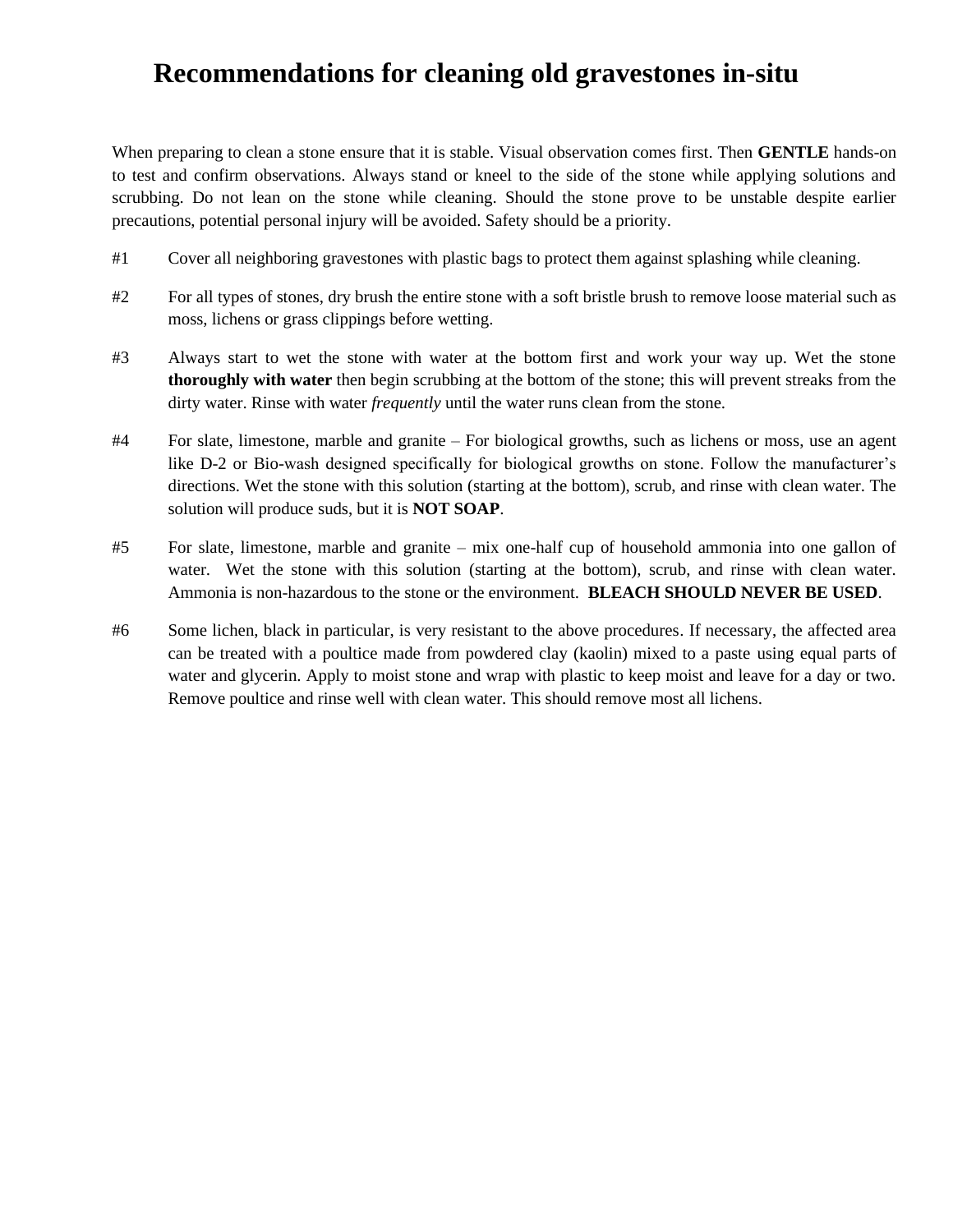### **PROCEDURES FOR RESETTING A STONE**

#### **Resetting a Tablet Stone**

- #1 Remove sod from around the tablet stone carefully and place at side on tarp. Slowly and carefully remove soil from around the stone, using the plastic trowel. Support the gravestone while clearing the soil to expose the bottom of stone. Clear all soil around the gravestone before attempting to remove the stone. Lift the gravestone from the location, using lifting equipment if necessary and gently place horizontal on several pieces of wood for support before cleaning.
- #2 Excavate the area for the stone to more than 1/3 the total height of the stone, removing all large rocks. Sift all soil through a screener and place on tarp. Check the center of site is in line with the row of gravestones. Begin to fill the hole with a few inches of gravel & sand mixed with soil and tamp down.
- #3 Place some loose mix in the bottom of the hole and place in gravestone. Placement should be in line with the row and surrounding stones, facing in proper direction and only 1/3 of the total height of stone should be below grade. Continue to check placement of gravestone in row, depth of stone and that stone is level. Begin to place more loose gravel & sand mixed with soil around stone and tamp with a tamper until area is 4" from grade level. Keep checking the gravestone with the level and alignment of the stone. Pour water around stone to help compact the mix. After the water has drained, fill remaining area with soil and replace sod. Check gravestone again with level.

#### **Resetting Tablet in a Base**

- #1 Excavate area and remove gravestone as described above. Place gravestone on wood for support and finish excavating site to proper depth. Bases should be just two to three inches below grade unless replacing an exposed base. Prepare area for the base with a foundation of gravel/sand/soil mix tamped down level. Set base with slot opening centered and in line with gravestones close by. Check base is level in all directions before filling around base. Tamp gravel/sand/soil mix around base to secure, leaving a few inches for top soil. Clean the gravestone as described above.
- #2 Dry fit stone in base. Prepare work area with tools, braces, level before mixing mortar. Prepare a mortar mix of 4 parts sand, 2 parts hydrated lime and 1 part Portland cement. Be careful to keep the mortar stiff and not too wet.
- #3 Place some of the mortar mix into the bottom of the base slot and place stone in the base. Check gravestone with a level and support placement with wood wedges. Fill in around the stone with mortar compacting it fully in the joint. Check again with the level and make any adjustments if necessary. Brace with wood to hold in place while setting up. Trowel mortar for final finish and clean excess mortar from surrounding area. Replace dirt and grass around base.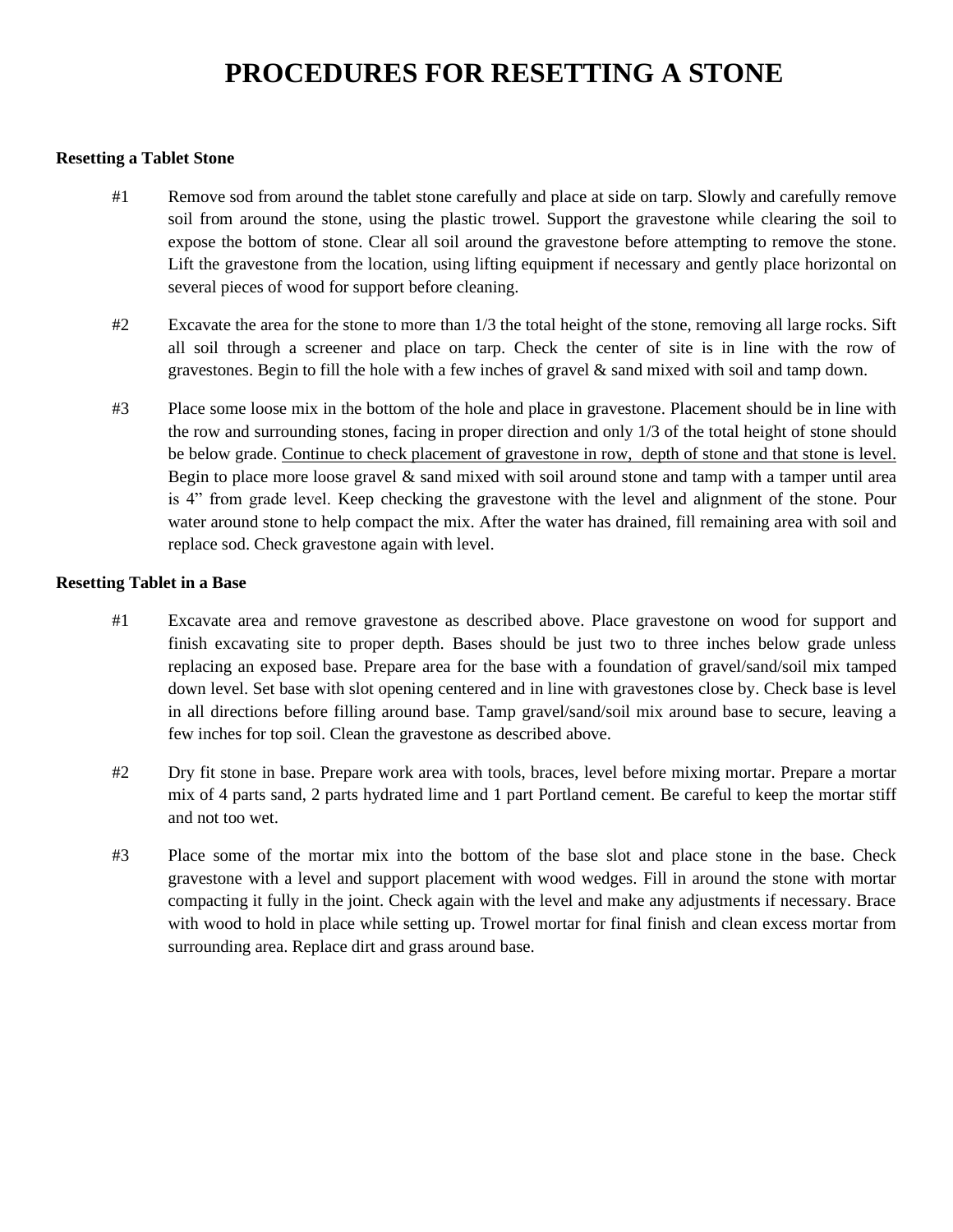### **CONSERVATION METHODOLOGY**

#### **CLEANING**

Cleaning gravestones is generally not recommended unless performing repairs. Biological soiling will degrade stone surfaces over a long time. The affects of this degradation needs to be weighed against the degrading affects of cleaning. Depending on the method of cleaning this can be beneficial or detrimental. If cleaning is necessary the stone surfaces should be rinsed with a generous amount of water and brushed with a natural bristle brush. Repeat as necessary. If a stone has biological growth, it can be treated with an antibiological solution. D2 Biological Solution (Cathedral Stone Products) is the recommended product for this application. D2 is a water soluble, non toxic, anti-biological solution which does not react with the stone or leave soluble salts.

#### **Removal of failed repairs**

Repairs are considered as having failed if they are no longer functional, are unsightly, or are a hazard. Failed adhesives, mortars and pins require careful removal before proceeding with conservation treatment. Some temporary stabilization may be necessary as poorly attached fragments are disassembled. Removal of degraded structural resins may be particularly difficult and time-consuming. Mechanical removal is generally done with small hand tools. The cutting of pins and fasteners may require power tools. Ferrous metal pins are most often locked in place by corrosion expansion. Their removal is best done by careful drilling with a properly sized coring bit.

#### **RESETTING**

Eighteenth and early nineteenth century New England gravestones are typically stone tablets that were set directly in the ground. By the first half of the  $19<sup>th</sup>$  century many headstones began to use bases. Stones were either mortared into slots or pined to the base. In some cases older tablets were cut and reset with a base. Larger monuments are often made of several elements and can be both large and heavy. Specialized hoisting equipment is often required. Competent operation and structural engineering considerations are required when performing this work.

#### **Resetting in ground**

Tilted stones set directly in the ground can be made plumb by careful excavation of the soil with hand tools, to permit re-setting in the proper position and drainage. When excavating, all large stones should be removed as ice heaves can cause an underground stone to push on the gravestone. If there is not an adequate length of below grade material to support the marker a new cast concrete below grade base will be required. Once the stone is carefully placed into the vertical position and at the proper depth, the stone is made plumb and level, and aligned with adjacent markers. Backfill with a mixture of course sand and pea gravel wetted and compacted. Disturbed areas of the ground are re-graded with topsoil and seeded as required.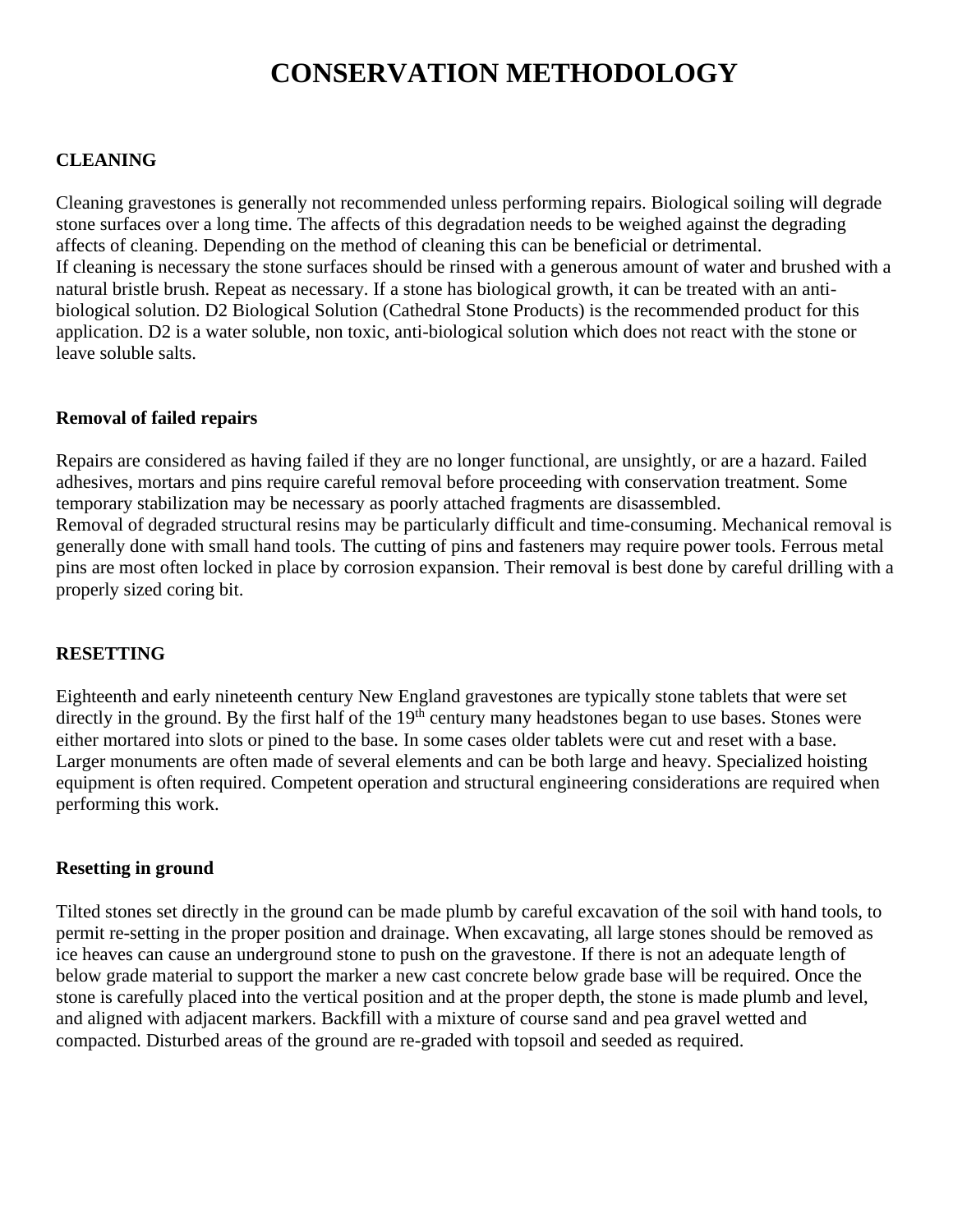#### **Resetting on/in existing base**

Unsecured stones in existing bases require re-setting. Generally the base should be reset level and aligned with adjacent stones. Pins should be removed if present. The stone can then be re-set level and plumb in the existing slot.

Re-set stone on a full bed of modified lime (or hydraulic lime) mortar. Historically ratios of 1 part cement, 4 parts lime and 8 parts fine sand have been used with good results. This mix is generally considered to be a soft mortar. Some conservation recommendations have specified ratios as high as 3 parts cement, 2 parts lime and 8 parts sand. The increased cement and reduced lime content has the effect of increasing the strength and adhesion of the mortar. In theory this would tend to make the mortar last longer than the traditional mix. The negative aspect is that the higher cement ratio produces a harder joint which induces a compression stress on the stone as the stone swells with varying weather conditions.

Our recommendation is to use 2 parts cement, 4 parts lime and 8 parts fine sand which, increases the strength somewhat while still retaining some of the softer properties to help reduce stress on the stone.

#### **Resetting into new cast concrete base**

There are several situations where a new cast base will be required. Usually tablets which are broken near grade level or have been cut years earlier and set into bases that have failed are typical examples of when a new base is needed. Bases can be set above grade or below depending on the stone, aesthetics or other factors. Bases can be cast on site or pre-cast and set in place on a level bed of gravel and sand.

Traditional cast concrete bases are typically made with a slot that is ½" wider and thicker than the stone and is recessed 3"-4". Depending on the size of the stone the base is usually 8"-12" deep, 8"-12" greater thickness and 6"-8" wider than the stone. This method is fine when resetting stones with a square bottom although the low moisture permeability of concrete will have a long term affect on the mortar joint. This is due to the slot not being continuous and moisture that collects cannot escape. A slot through the base where moisture can propagate out solves this problem.



Some conservation specifications recommend squaring the bottom of the stone by cutting the stone with a saw. This is not recommended as the use of power tools on old stones can cause damage to the stone. In addition valuable history including inscriptions may be lost. If the bottom of the stone is not square a base with the same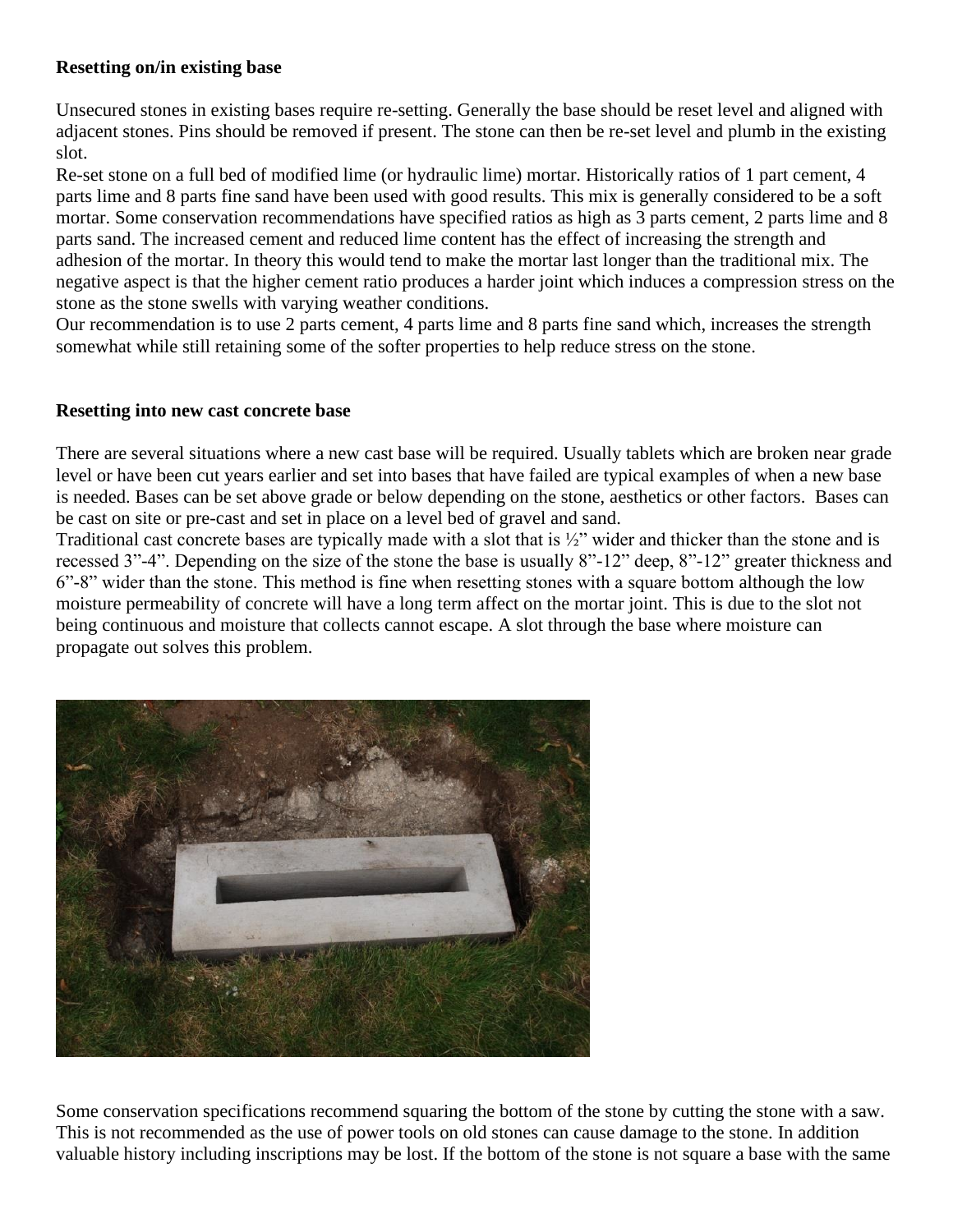dimensions as above should be made but the slot should go completely through the base. This allows the excess stone to extend under the base level if needed and provides for better support.

To make the slot it is recommended that you use several pieces of Styrofoam insulation. An example would be if you had a stone that was 12" wide by 2" thick you would make a slot opening 13"wide and 3" thick. This would be accomplished by using 3 pieces of 1" insulation stacked together. The center piece should be made in sections which will facilitate the removal of the form after the concrete dries. Rapping the Styrofoam pieces in duct tape will hold all the pieces together while casting the concrete. Use of WD40 on the form also helps in releasing the concrete from the forms.

#### **Restoration mortar repair**

Repairs to gravestones, generally involves reassembly of broken pieces and fragments of stone, filling open joints, cracks and delaminating. Depending on the stone and type of break will determine which method of reattachment.

#### **STRUCTURAL REATTACHMENTS**

Broken stones to be bonded should be carefully cleaned and dry fitted to insure proper fit. The area around the stone should be probe for any missing pieces which may belong to the stone. Traditional method of two part epoxy (Aboweld 55-22, Abatron) is the common way of bonding stones that require structural integrity. Epoxy is very strong although it also is moisture insensitive. This has the effect of creating a moisture barrier at the repair joint. For marble and slate stones this can cause stone degradation over time due to the inability of the moisture to wick away from the area. Field observations have shown that failures usually occur adjacent to the repair joint which has been attributed to the strength of the epoxy being stronger than the marble. Closer observations have shown that the stone at the new break is usually degraded. Epoxy should be reserved for conditions where high shear forces are acting on the stone. Several factors such as angle of break, thickness of the stone, weight and bonding surface area need to be considered when deciding to use epoxy. For most bonding applications, a non polymer, cement based restoration mortar (Jahn Restoration Mortars, Cathedral Stone) should be used. The specific bonding method should conform to the manufacturer's specifications for the specific stone and should be performed by a certified Jahn Products Technician. Bonding with restoration mortars is preferable since the mortars are permeable to moisture and allow the stones to breath. Over time the stone integrity is maintained and should last longer than the epoxy. Restoration mortars should be tinted to match the stone color and texture after cleaning. Tinting can be achieved through appropriate pigments (alkali stable oxides) which are available through Cathedral Stone or mason supply.

#### **Reinforcement**

The routine use of pins has been the traditional way of reinforcing broken stones. This method is in debate and controversial. The use of pins should be avoided except in some very extreme situations where it is unavoidable. Generally, the use of pins is to provide extra support to keep two pieces together. If the stone begins to lean and the adhesion joint fails between the stones, then the pins are carrying the full weight of the stone. The pin extends the moment arm which can cause a large blow out on the face of the stone next to the pin. Whenever pins are found they should be removed either by cutting the excess pin off or if the stone is not fragile can be core drilled out. Core drilling should be avoided since more damage can be caused to the stone in the process.

If pins are required then stainless steel threaded rods ranging from 3/8"-3/4" diameter should be used and should never exceed 1/3 of the thickness of the stone. Stones should be drilled using a wet coring drill and at a slow speed. Pins are then secured using an epoxy structural adhesive.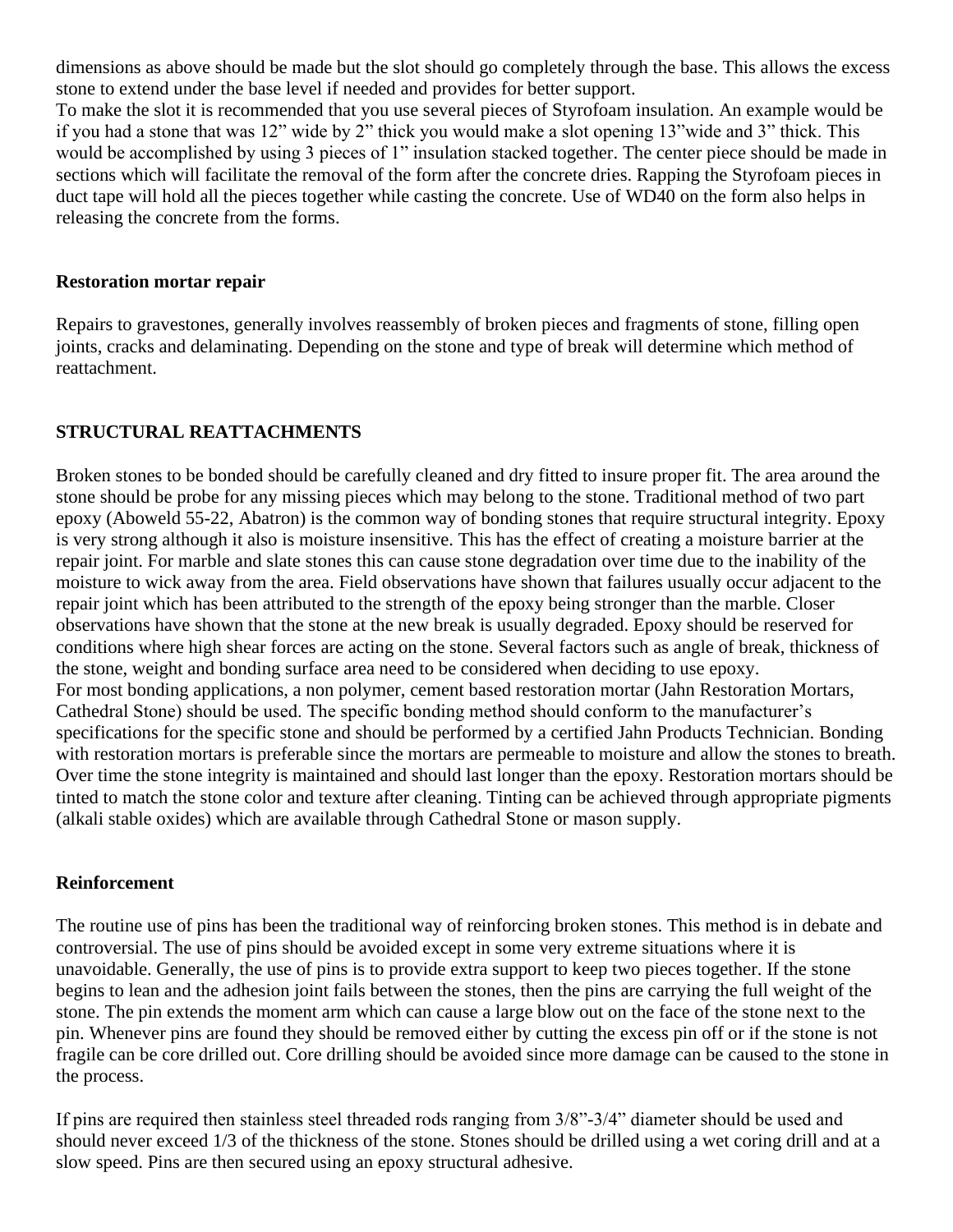#### **Repair mortars/ crack fillers**

Areas of missing stone can be filled using commercially available restoration mortars (Jahn Restoration Mortars, Cathedral Stone) tinted to match the stone. Tinting can be accomplished by adding masonry pigments to the mortar. Large cracks can also be filled using the same mortars. Mortar repairs should not be performed if there is a risk of freezing temperatures within two weeks after performing work.

#### **Filling of delaminating stones**

De-lamination occurs in many stones typically slate and sandstone. Repair of delaminated stones is designed to adhere the separated layers and prevent water penetration. The first step is to thoroughly clean the interior surfaces of the crack to remove debris. Depending on the nature of the crack, hand tools and compressed are can be used to clean out the area. Interior surfaces should then be wetted with water or a solution of water and isopropanol. For cracks larger than a 1/8" commercially available M40 flowable grout (Cathedral Stone) can be used. For smaller cracks M32 can also be used. Grouts should be tinted to match the stone after cleaning. Flowable grouts should be applied using manufacturers recommendations.

#### **Reattachment of small fragments**

Small stone fragments or friable areas are typically reattached with a solution of Acryloid B-72 in solution of acetone. This method is mainly for non structural applications where a zero thickness bonding joint is desired. Care should be taken as the B-72 forms moisture impermeable layers at the joint similar to epoxy. Depending on the geometry of the break it is possible to create a moisture trap which can cause deterioration over time.

#### **Consolidation of friable stone**

Stones showing signs of sugaring or de-lamination should be consolidated to maintain the granular integrity of the stone. Consolidation should be performed before further treatment is done. Consolidation should be performed using Conservaire OH100 (Prosoco) following manufacturers specifications for proper application. OH100 should be applied a minimum of 6 applications to promote deep penetration. Failure to perform this task can cause a hard skin to form and cause the layer to de-laminate. OH100 binds the grains of the stone without filling the voids between the grains. This allows the stone to continue to breath and expel water from the interior of the stone.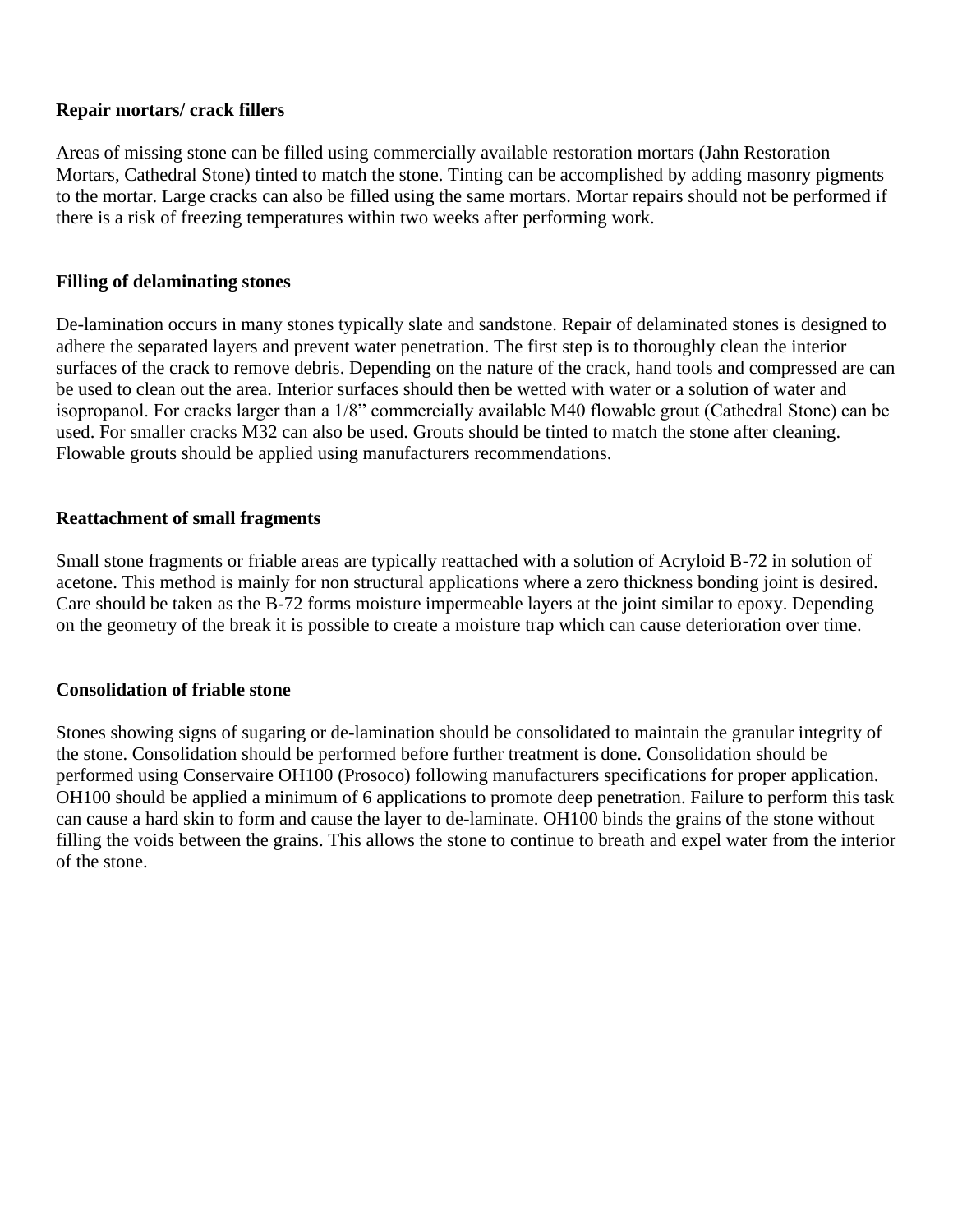### **Products/Suppliers**

Jahn<sup>™</sup> Restoration Mortars - M120, M160 BL, M70

#### M40 & M32 Flowable Grouts

From: Cathedral Stone Products Inc.

7266 Park Circle Drive

Hanover, MD 21076

800 684-0901 fax 800 684-0904

#### Aboweld

From: Abatron, Inc.

5501 95th Avenue

Kenosha, WI 66046

262 653-2000 fax 262 653-2019

#### Conservare OH100

From: Prosoco, Inc.

3741 Greenway Circle

Lawrence, KS 66046

800 255-4255 fax 800 877-2700

#### D2 Biocide

From: LimeWorks, Inc

PO Box 151

Milford Square, PA

(215)536-6706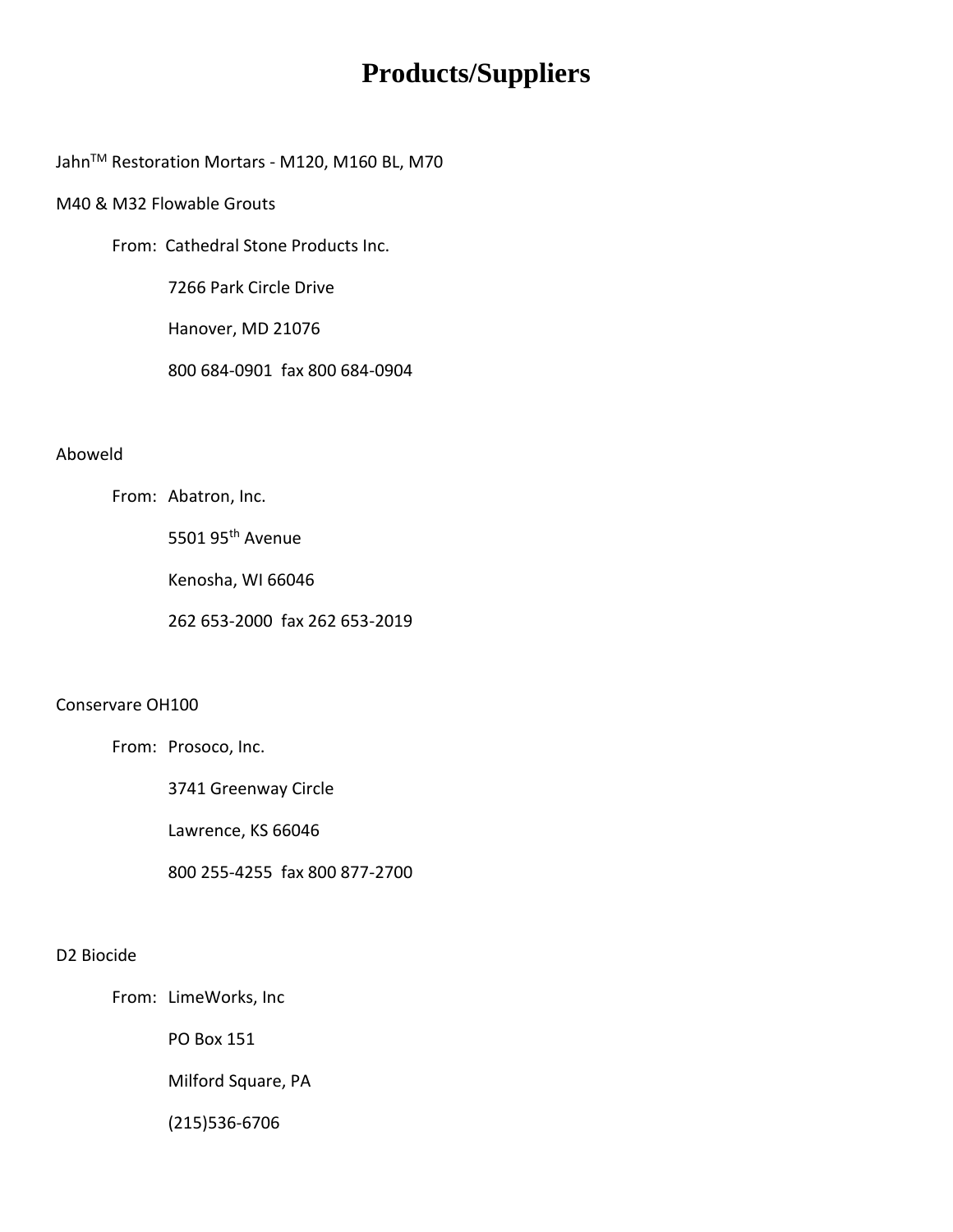### **Additional information/websites**

Association for Gravestone Studies 101 Munson Street Suite 108 Greenfield, MA 01301 [www.gravestonestudies.org](http://www.gravestonestudies.org/)

NCPTT National Center for Preservation Technology & Training 645 University Parkway Natchitoches, LA 71457 [www.ncptt.nps.gov](http://www.ncptt.nps.gov/)